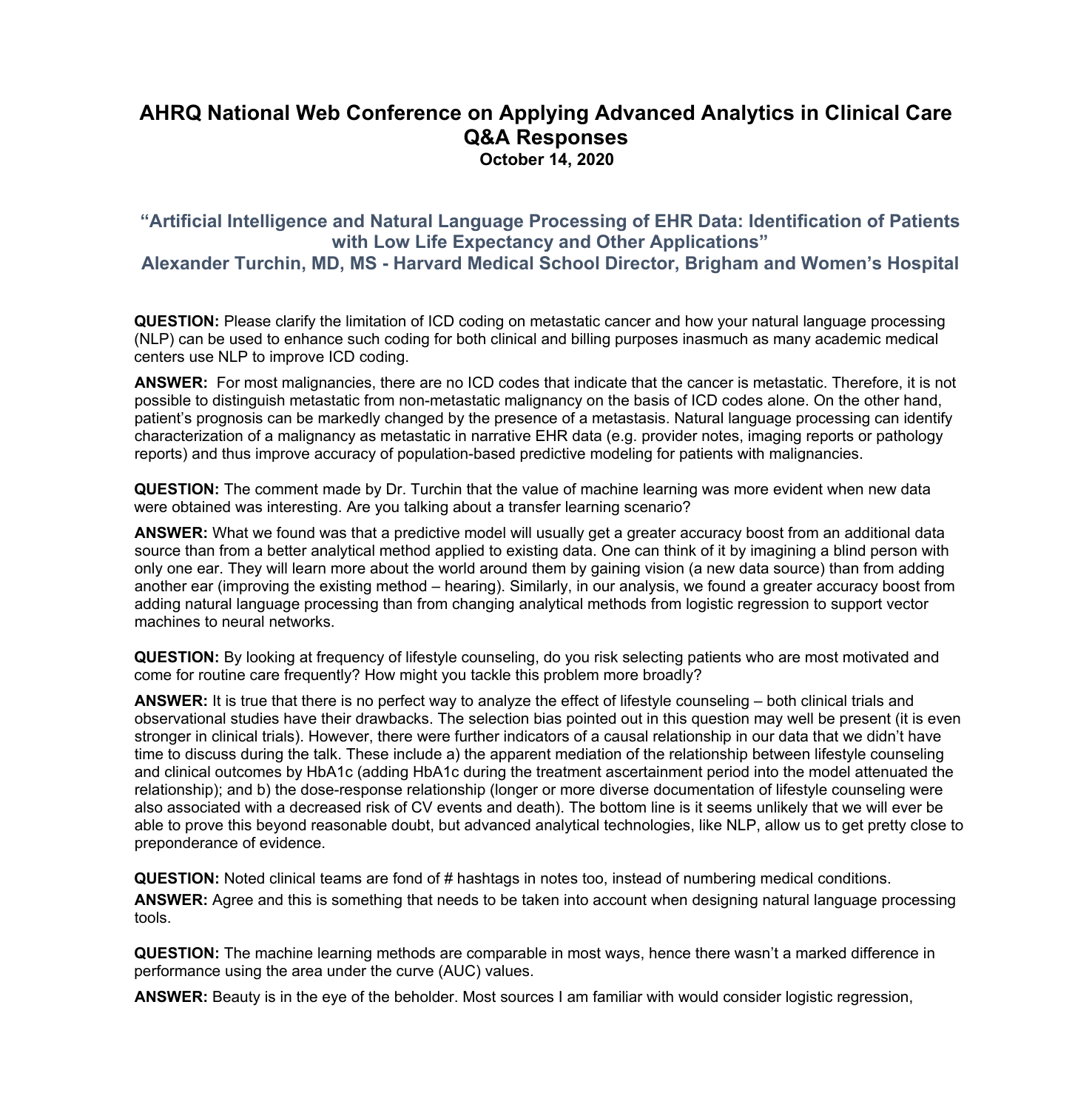support vector machines and neural networks reasonably different from each other, but of course everything is relative.

**QUESTION:** Does your NLP algorithm incorporate negation detection? If so what tools, or methods or approach do you use to detect negated text among clinical data?

**ANSWER:** The NLP algorithm for lifestyle counseling did not have significant negation detection because it is not common for providers to write in their notes "I did not talk to the patient about their diet". The NLP algorithm for the mortality predictive model could likely benefit from negation detection – it would be a reasonable next step. Many of our other studies that included NLP did incorporate negation detection – usually similar to what was described in the NegEx tool implementation.

 **ANSWER:** We did not use any commercially available programs (apart from programming languages, such as python). **QUESTION:** Are there any commercially available programs that any of the presenters used to create their systems?

**QUESTION:** On average, how long does it take natural language processing and machine learning to correctly identify and predict meaningful data when introduced with a new dataset, such as orthopedics specialty to neurology specialty?

**ANSWER:** The time it takes to adapt natural language processing tools to a new source of data can range from a few weeks to 2-3 months, depending on the complexity of the concepts that are being identified and on the differences in language used by providers. Teaching NLP tools to identify completely new concepts will take longer.

**QUESTION:** Where can a beginner or a data/informatics student go to learn more about these topics that you presented? **ANSWER:** All of the tools described in the talk (Canary, python, cTAKES) are publicly available and have online manuals that describe how to use them.

**QUESTION:** Do you include the Clinical Documentation Specialist teams at your hospitals to help educate the clinical teams on documentation?

**ANSWER:** Our hospitals do have Clinical Documentation Specialists – their focus is typically on compliance with healthcare insurance requirements for documentation required for payments. They do not concern themselves with how narrative EHR data could be used by researchers or analysts, whether for natural language processing or for any other reason.

## **"Optimal Methods for Notifying Clinicians About Epilepsy Surgery Patients" Judith Dexheimer, PhD - Cincinnati Children's Hospital Medical Center**

**QUESTION:** For Dr. Dexheimer, the notion that NLP-based research can help providers figure out when best to pick up a scalpel was quite illuminating. Can you say more about how providers respond to this? What kinds of comments have they made?

**ANSWER:** The providers have been supportive of the entire project. They helped us from the beginning by being involved in the algorithm development. We made an effort to include their opinions every step of the way. They have mentioned liking the algorithm and two of the providers have been heavily involved in working to expand and improve the algorithm.

**QUESTION:** What analytical methods did you use to measure bias in your models?

**ANSWER:** Allow me to provide a shameless link to our paper: [https://onlinelibrary.wiley.com/doi/full/10.1111/epi.16320.](https://onlinelibrary.wiley.com/doi/full/10.1111/epi.16320) We used cross-validation to evaluate the model, and there are many excellent papers doing this already.

**QUESTION:** Do providers need coaching on use of certain words, phrases in documentation to assist in natural language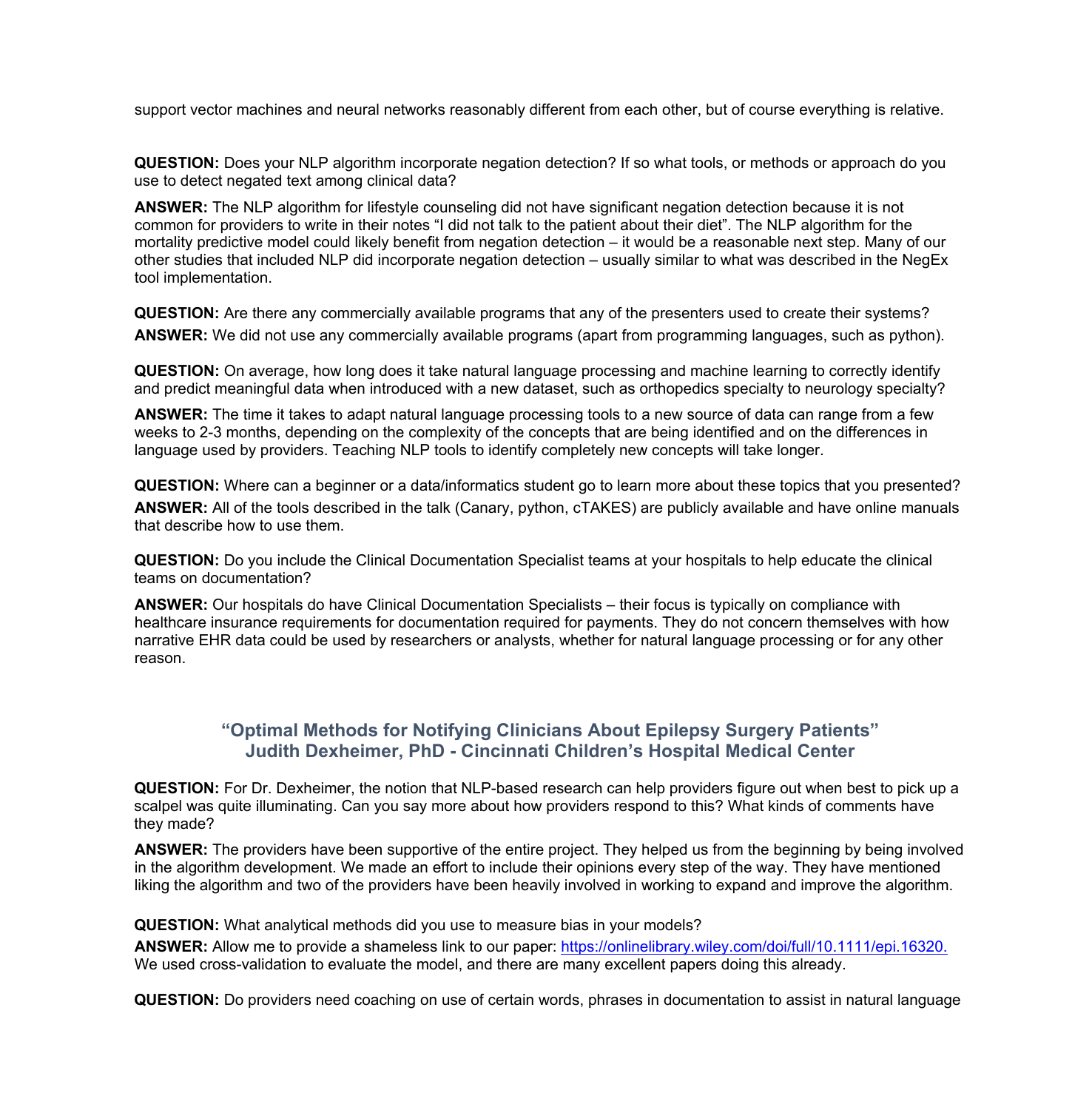algorithm locating useful data?

**ANSWER:** We do not coach on the use of certain words or phrases. The general structure of provider notes does help in identifying key pieces of information (like past medical history).

**QUESTION:** How long did it take to build the algorithm from time of conception/idea?

 time consuming) with the initial build. **ANSWER:** It took 2-3 years from start to finish for the algorithm development. We did a lot of note annotation (which was

**QUESTION:** On average, how long does it take natural language processing and machine learning to correctly identify and predict meaningful data when introduced with a new dataset, such as orthopedics specialty to neurology specialty?

**ANSWER:** That's a great question. It depends on a lot of factors including how similar the data sets might be, how the identifiers are structured, and how clear your outcome is. You can certainly use some off the shelf machine learning algorithms and start getting results almost immediately. It helps if your outcome is very clear (e.g. did they break their arm or not) compared to vague (e.g. is the patient presenting with sepsis). If I were planning a research study, I would plan 1-2 months to start getting preliminary data and plan an additional 4 months to tinker with the algorithm (while other things happened).

**QUESTION:** What technologies are used to launch finalized NLP models into production for automated running? **ANSWER:** We use Oracle SQL Programming and MySQL, and a combination of Perl and Python.

**QUESTION:** Does your NLP algorithm incorporate negation detection? If so what tools, or methods or approach do you use to detect negated text among clinical data?

**ANSWER:** We do not incorporate negation detention.

**QUESTION:** Are there any commercially available programs that any of the presenters used to create their systems? **ANSWER:** Unfortunately, in this case, all of our algorithms are home grown, but most academic projects would be happy to collaborate and share some of their code or work to perform a study at another site.

 James, Witten, Hastie, and Tibshirani (<https://link.springer.com/book/10.1007/978-1-4614-7138-7>) **QUESTION:** Where can a beginner or a data/informatics student go to learn more about these topics that you presented? **ANSWER:** I asked my informatics students and they recommended the free machine learning course by Andrew Ng on Coursera [\(https://www.coursera.org/learn/machine-learning\)](https://www.coursera.org/learn/machine-learning), and the book An Introduction to Statistical Learning by

**QUESTION:** Do you include the Clinical Documentation Specialist teams at your hospitals to help educate the clinical teams on documentation?

**ANSWER:** We do not provide any documentation-specific education. Individual divisions provide some education, but we do not have a specialized role for this right now in our hospital.

## **"Anesthesiology Control Tower: Feedback Alerts to Supplement Treatment (ACTFAST)" Michael S. Avidan, MBBCh FCASA - Washington University School of Medicine**

 **QUESTION:** The idea of creating an anesthesiology control tower is really cool. A few years ago, providers in the critical helped prevent sepsis. I'd like to learn more about the work in your anesthesiology units. care units at the University of Michigan Hospital created a way to monitor equipment used in ICUs and CCUs there. There are over 30 such units. They found that there was useful info created by a machine learning approach that in their case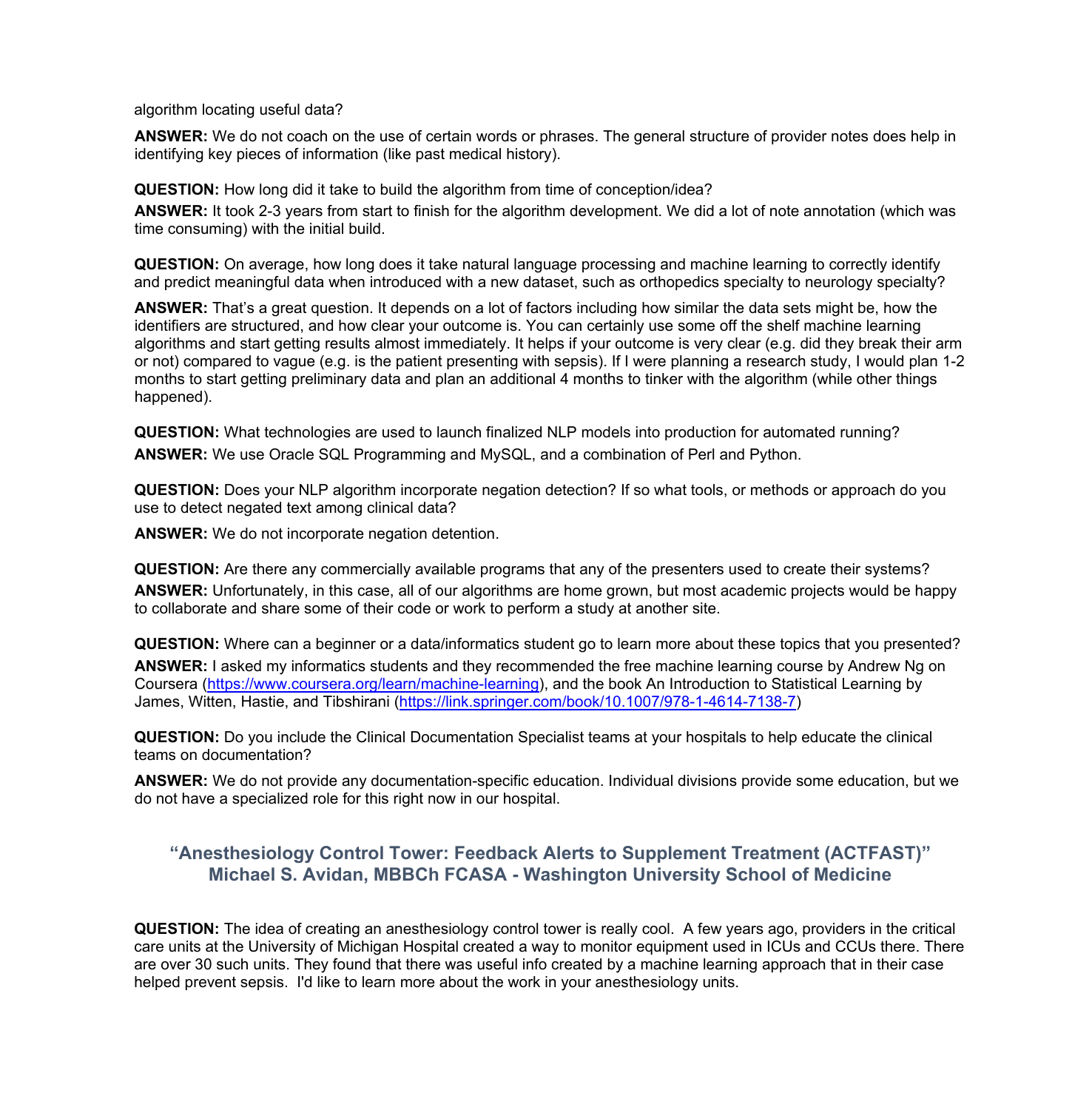**ANSWER:** The best way to learn more about the work we are doing is to follow our publications in this area. 1: Fritz BA, Abdelhack M, King CR, Chen Y, Avidan MS. Update to 'Deep-learning model for predicting 30-day postoperative mortality' (Br J Anaesth 2019; 123: 688-95). Br J Anaesth. 2020 Aug;125(2):e230-e231. doi: 10.1016/j.bja.2020.04.010. Epub 2020 May 7. PMID: 32389391.

2: Cui Z, Fritz BA, King CR, Avidan MS, Chen Y. A Factored Generalized Additive Model for Clinical Decision Support in the Operating Room. AMIA Annu Symp Proc. 2020 Mar 4;2019:343-352. PMID: 32308827; PMCID: PMC7153157.

3: King CR, Abraham J, Kannampallil TG, Fritz BA, Ben Abdallah A, Chen Y, Henrichs B, Politi M, Torres BA, Mickle A, Budelier TP, McKinnon S, Gregory S, Kheterpal S, Wildes T, Avidan MS; TECTONICS Research Group. Protocol for the Effectiveness of an Anesthesiology Control Tower System in Improving Perioperative Quality Metrics and Clinical Outcomes: the TECTONICS randomized, pragmatic trial. F1000Res. 2019 Nov 29;8:2032. doi: 10.12688/f1000research.21016.1. PMID: 32201572; PMCID: PMC7076336.

 4: Fritz BA, Cui Z, Zhang M, He Y, Chen Y, Kronzer A, Ben Abdallah A, King CR, Avidan MS. Deep-learning model for predicting 30-day postoperative mortality. Br J Anaesth. 2019 Nov;123(5):688-695. doi: 10.1016/j.bja.2019.07.025. Epub 2019 Sep 23. PMID: 31558311; PMCID: PMC6993109.

5: Lockhart EM, Hincker A, Klumpner TT, Hofer J, Cahill AG, Palanisamy A, Boyle W, Ginosar Y. Consultation, Surveillance, Monitoring, and Intensive Care (COSMIC): A Novel 4-Tier Program to Identify and Monitor High-Risk Obstetric Patients From the Clinic to Critical Care. Anesth Analg. 2019 Jun;128(6):1354-1360. doi: 10.1213/ANE.0000000000004141. PMID: 31094812.

6: Murray-Torres T, Casarella A, Bollini M, Wallace F, Avidan MS, Politi MC. Anesthesiology Control Tower-Feasibility Assessment to Support Translation (ACTFAST): Mixed-Methods Study of a Novel Telemedicine-Based Support System for the Operating Room. JMIR Hum Factors. 2019 Apr 23;6(2):e12155. doi: 10.2196/12155. PMID: 31012859; PMCID: PMC6658281.

7: Gregory S, Murray-Torres TM, Fritz BA, Ben Abdallah A, Helsten DL, Wildes TS, Sharma A, Avidan MS; ACTFAST Study Group. Study protocol for the Anesthesiology Control Tower-Feedback Alerts to Supplement Treatments (ACTFAST-3) trial: a pilot randomized controlled trial in intraoperative telemedicine. F1000Res. 2018 May 22;7:623. doi: 10.12688/f1000research.14897.2. PMID: 30026931; PMCID: PMC6039946.

8: Fritz BA, Chen Y, Murray-Torres TM, Gregory S, Ben Abdallah A, Kronzer A, McKinnon SL, Budelier T, Helsten DL, Wildes TS, Sharma A, Avidan MS. Using machine learning techniques to develop forecasting algorithms for postoperative complications: protocol for a retrospective study. BMJ Open. 2018 Apr 10;8(4):e020124. doi: 10.1136/bmjopen-2017- 020124. PMID: 29643160; PMCID: PMC5898287.

9: Murray-Torres TM, Wallace F, Bollini M, Avidan MS, Politi MC. Anesthesiology Control Tower: Feasibility Assessment to Support Translation (ACT-FAST)-a feasibility study protocol. Pilot Feasibility Study. 2018 Jan 25;4:38. doi:

10.1186/s40814-018-0233-4. PMID: 29416871; PMCID: PMC5785885.

**QUESTION:** Does your NLP algorithm incorporate negation detection? If so what tools, or methods or approach do you use to detect negated text among clinical data?

 **ANSWER:** We have not used NLP.

 **ANSWER:** Yes. We have used the program AlertWatch in our Anesthesiology Control Tower. [https://www.alertwatch.com](https://www.alertwatch.com/) **QUESTION:** Are there any commercially available programs that any of the presenters used to create their systems?